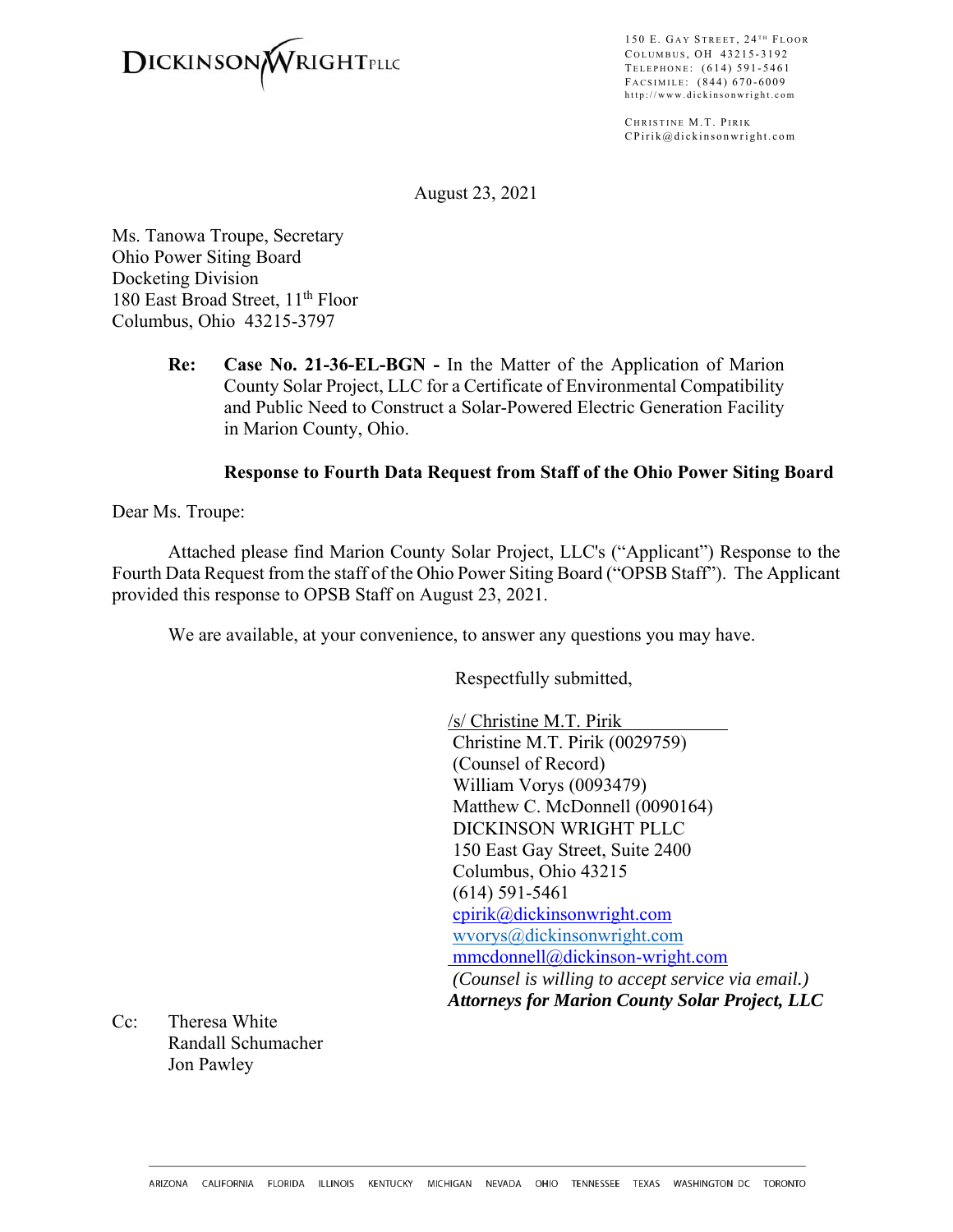Ms. Tanowa Troupe Marion County Solar Project, LLC Page 2 Case No. 21-36-EL-BGN

#### **CERTIFICATE OF SERVICE**

The Ohio Power Siting Board's e-filing system will electronically serve notice of the filing of this document on the parties referenced in the service list of the docket card who have electronically subscribed to these cases. In addition, the undersigned certifies that a copy of the foregoing document is also being served upon the persons below this 23<sup>rd</sup> day of August, 2021.

> */s/ Christine M.T. Pirik*  Christine M.T. Pirik (0029759)

Counsel:

thomas.lindgren@OhioAGO.gov chelsea.fletcher@OhioAGO.gov

Administrative Law Judge:

daniel.fullin@puco.ohio.gov

4844-2485-3750 v1 [88534-4]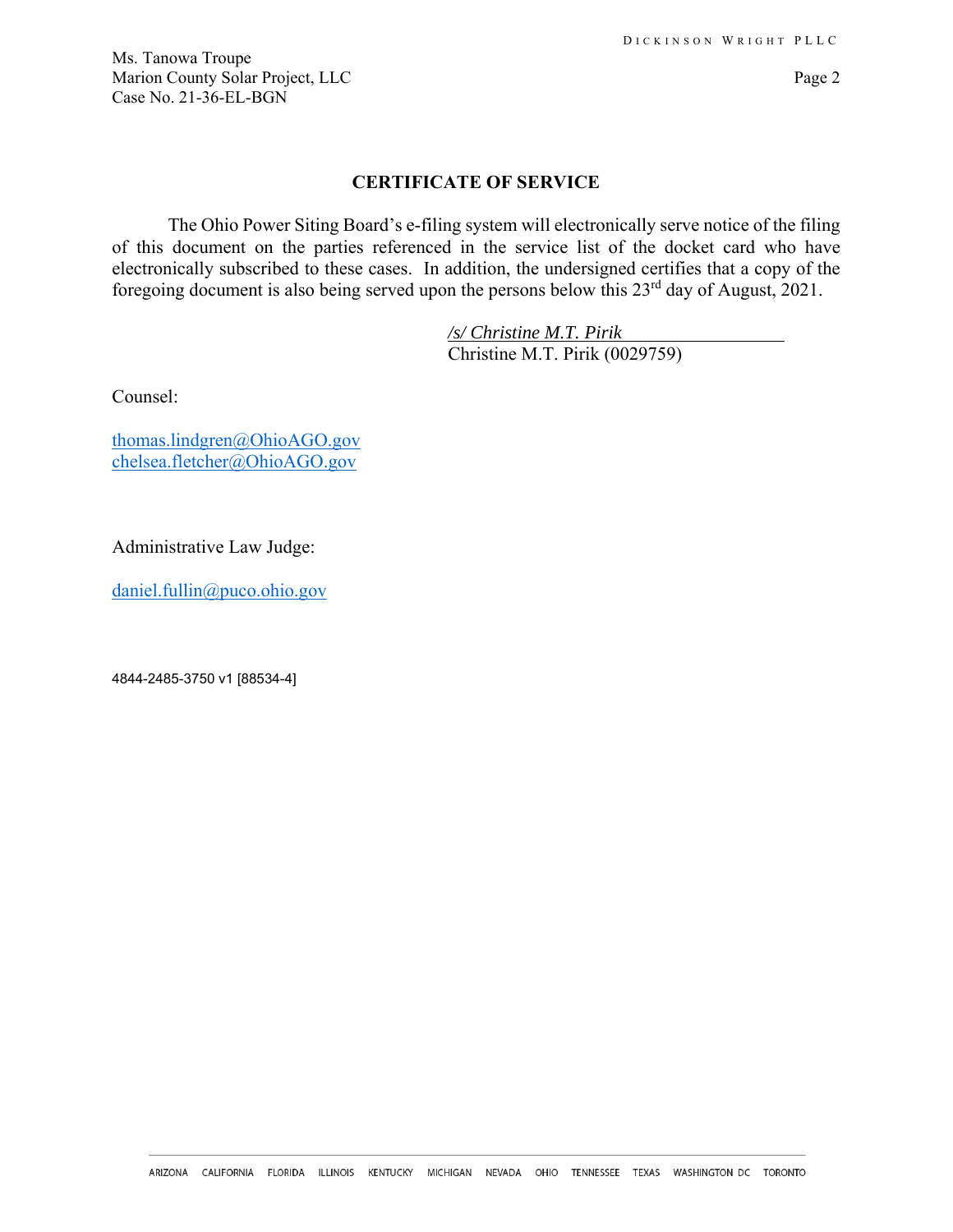#### **BEFORE THE OHIO POWER SITING BOARD**

)  $\lambda$ 

 $\lambda$ )

In the Matter of the Application of Marion County Solar Project, LLC for a Certificate of Environmental Compatibility and Public Need to Construct a Solar-Powered Electric Generation Facility in Marion County, Ohio.

) Case No: 21-36-EL-BGN

#### **MARION COUNTY SOLAR PROJECT, LLC 'S RESPONSE TO THE FOURTH DATA REQUEST FROM THE STAFF OF THE OHIO POWER SITING BOARD**

 On March 5, 2021, as amended on March 31, 2021, Marion County Solar Project, LLC ("Applicant"), filed an application ("Application") with the Ohio Power Siting Board ("OPSB") proposing to construct a solar-powered electric generation facility in Marion County, Ohio.

 On August 16, 2021, the Staff of the OPSB ("OPSB Staff") provided the Applicant with OPSB Staff's Fourth Data Request. Now comes the Applicant providing the following response to the Fourth Data Request from the OPSB Staff.

**1. Staff is concerned about aesthetic impacts related to the project's perimeter fencing. The application proposes a seven-foot perimeter fence without a description (p.14). Chain-link perimeter fencing designs have previously elicited many negative public comments and concerns from adjacent residents living near proposed solar facilities. These concerns center on the concepts that chain-link fences generally (especially with barbed wire on top) are more aesthetically intrusive, out-of-character in rural settings, and less wildlife friendly than other fencing options such as deer fences and wooden wire fences. Is the Applicant willing to commit to a solar panel perimeter fence type that is both small-wildlife permeable and aesthetically fitting for a rural location? (Note: this condition would not apply to substation fencing.) If so, please provide an illustration, description of material composition and general specifications for the perimeter fence.**

**Response:** The Applicant is considering the use of a fence type that is both small-wildlife permeable and aesthetically fitting for the Project location. The feasibility of utilizing alternative fencing types, rather than a chain-link fence, depends on market availability, requirements from Project investors and the Project Owner and Operator (i.e., utilities) for specific fencing types, and site specific determinations made during the final design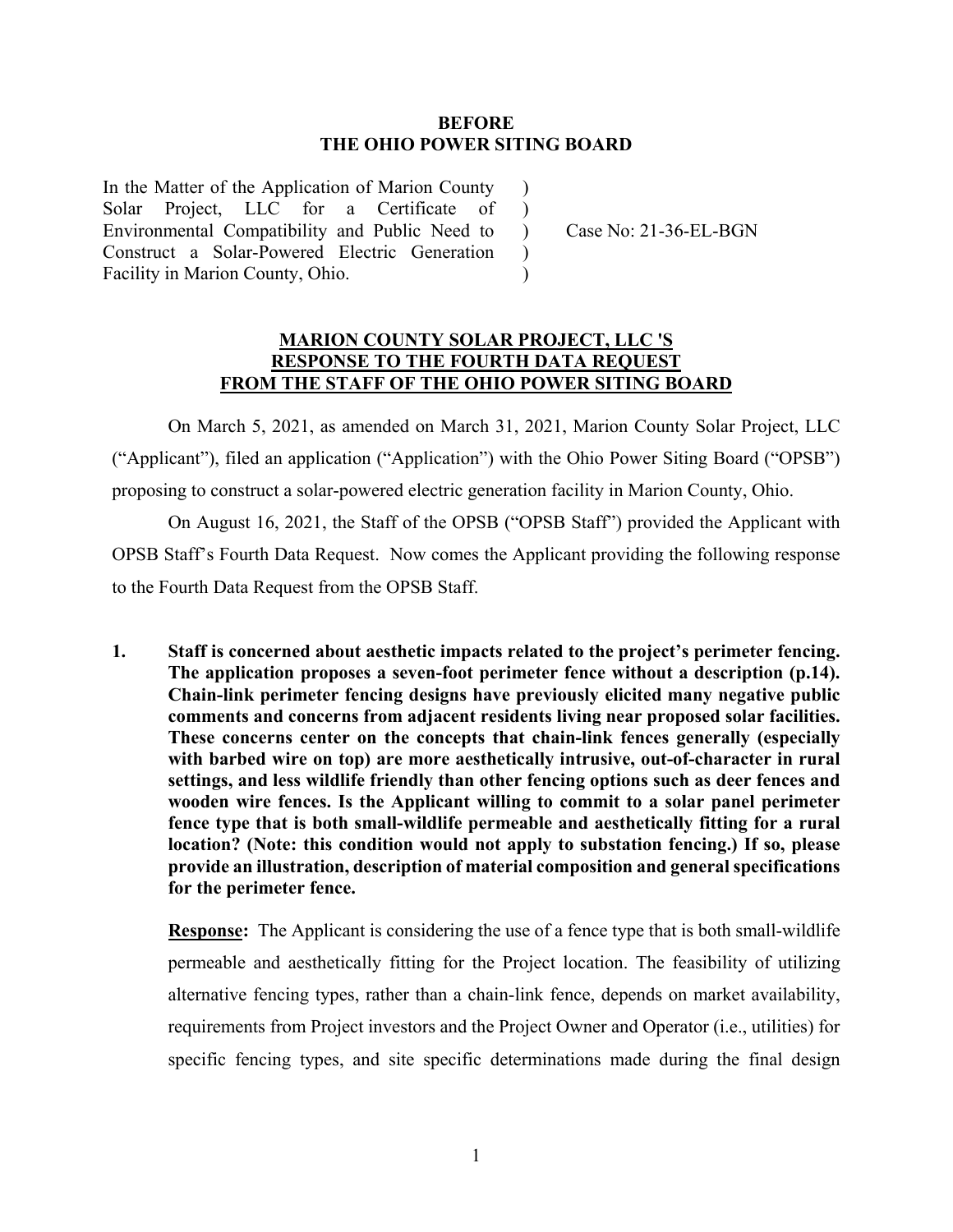process. Details regarding the perimeter fence type will be provided to OPSB along with final design no later than 60 days prior to the start of construction.

## **Geology**

**2. No known karst features have been confirmed at this point in the application process. However, the vast majority of the project area overlies the Columbus Limestone with less than 20 feet of glacial overburden. In combination with water flow, these conditions have a direct correlation to the potential for the formation of karst features in Ohio. Should karst features be discovered during construction of the proposed project, what mitigation measures will the Applicant pursue? Particularly, in the event, avoidance as a mitigation measure be found impractical***.* 

**Response:** Should karst features be discovered during the construction of the proposed Project, the solution would likely involve finding alternative locations for the arrays within the Project Area and/or shrinking the row spacing to maintain the Project's direct current capacity. If avoidance of karst areas is not feasible, then the geotechnical engineer of record for the Project will be consulted on recommendations for construction in these locations.

**3. Page 24 of the Geotechnical Recommendation Report (Exhibit L) indicates ground water occurs as shallow as 3.5 feet. The application discusses dewatering during construction of building foundations. Does the applicant anticipate a need for dewatering during the installation of solar racking support piles or for underground collection lines? Will dewatering activities be limited to the construction phase?** 

**Response:** Dewatering will typically be limited to the construction phase of the Project. It will not be required during the installation of the solar support piles as they are driven directly into the ground. It may be required during the installation of underground collection lines.

# **Battery Energy Storage System (BESS)**

# **4. Exhibit B mentions a fire suppression system for the battery. Please describe the fire suppression system that the BESS will utilize?**

**Response:** The Applicant has relationships with several BESS Original Equipment Manufacturers ("OEM") that each provide their own enclosure design with fire protection systems. These systems differ somewhat between OEMs. Some options include clean agent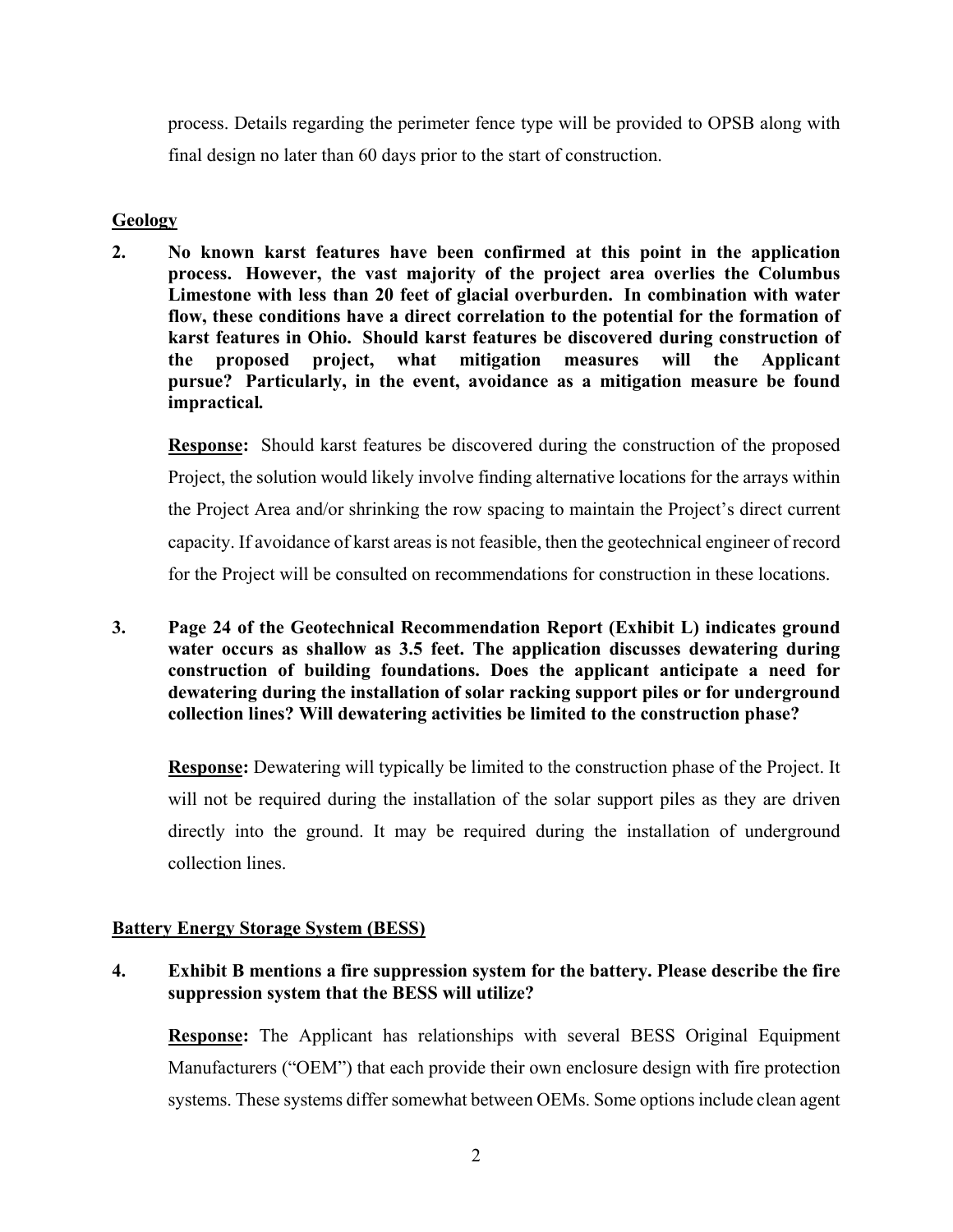suppression systems, dry pipe suppression systems, and/or an overpressure ventilation and sparking system to keep the atmosphere inside the enclosures below the lower flammability limit. Regardless of which OEM is selected for deployment at the site, the system being utilized will meet National Fire Protection Association ("NFPA") -855 guidelines and Underwriter Laboratories ("UL") -9540a fire testing requirements. Information regarding the BESS equipment procured for the Project will be provided to the OPSB along with final design no later than 60 days prior to the start of construction.

#### **5. Please describe the firefighting equipment necessary to extinguish a fire at the BESS.**

**Response:** Fire response could be conducted via a fire truck or fire hydrant. As mentioned in the response to item 4, there are some variations to the specific details of the BESS systems that could be deployed. Some systems have a dry pipe sprinkler system designed to accommodate connection from a fire hose. Other OEMs recommend spraying water onto the enclosure to reduce the external heating. Regardless of the specific type of firefighting utilized, the BESS enclosures will be sited in accordance with the UL-9540a testing results to ensure that collateral damage cannot propagate from one enclosure to an adjacent enclosure.

**6. In the extreme case where the fire suppression system of the BESS malfunctions, please describe the back-up firefighting equipment located onsite, firefighting capability of onsite personnel, and briefly what equipment will be provided to local responders.** 

**Response:** The BESS enclosures will be designed and tested in accordance with UL-9540a such that fire suppression is not required to prevent fires from spreading to adjacent enclosures. If a BESS enclosure experiences an internal fire and simultaneously experiences a failure in the fire suppression system, the fire will eventually consume the contents of the enclosure, however it will not spread to adjacent enclosures. As part of the Emergency Response Plan and training, local responders will be equipped to any BESS malfunctions that may arise during operation of the Project.

# **7. Referring to page 2 of the application, the Marion County Solar Project, LLC proposes a BESS that will inject up to 20.3 MW into the power grid. Please list any**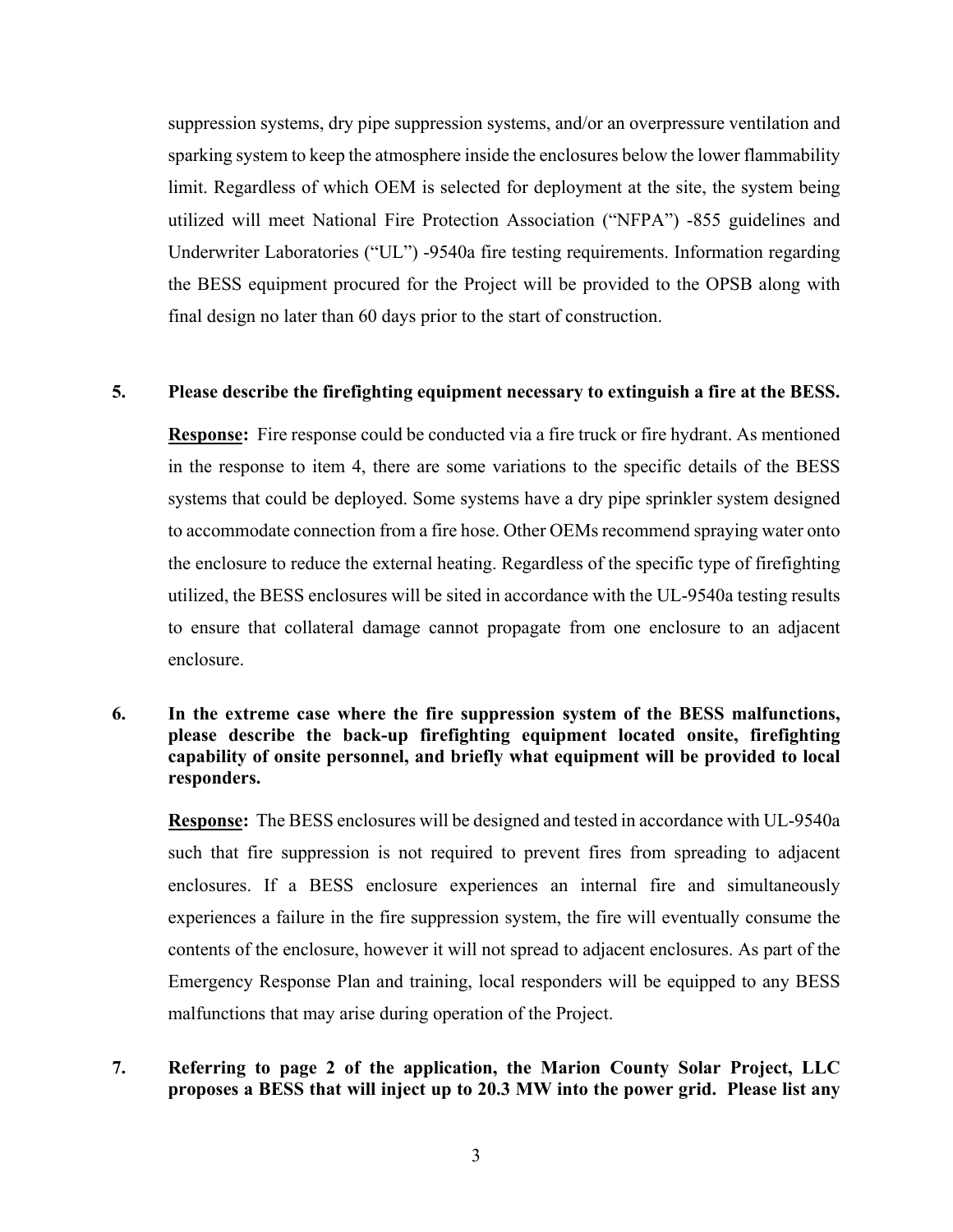# **and all other purposes (e.g. load following, frequency regulation) of the BESS that it will be used for?**

**Response:** The BESS will be able to inject up to 20.3 megawatts ("MW") into the power grid based on specific operator dispatch or in response to other variables, such as to firm intermittent output of the solar facility to a certain setpoint. The system will be able to participate in slow frequency regulation responses as required, but is not anticipated to be designed for fast, power battery-style applications (PJM Reg D). The complete list of anticipated use cases and parameters will be developed during subsequent design phases and will be provided to OPSB along with final design no later than 60 days prior to the start of construction.

# **8. Pages 1, 25, and 48 of the Application indicate various lifespans of the facility. Please indicate what is the anticipated lifespan of the BESS?**

**Response:** The BESS equipment will be designed to meet the same design life requirements of the solar facility. The BESS modules themselves will degrade with use and experience capacity loss over time. The financial details regarding augmentation strategy and anticipated annual capacity will be evaluated during subsequent design phases and have not been determined at this time.

#### **Wind Velocity**

**9. Please explain how Marion County Solar Project, LLC will, during the detailed engineering phase, minimize any potential damage from high wind velocities by proper structural design of the project support equipment at sufficient depths based on the site-specific soil conditions to preclude any adverse influence from high wind velocities.** 

**Response:** The final Project design will identify the necessary pile type and pile depth across the Project Area to account for site specific structural loading requirements and inputs, including wind. The site will be designed to meet American Society of Civil Engineers ("ASCE") standards for Minimum Design Loads and Associated Criteria for Buildings and Other Structures, ASCE/SEI 7-16 and will factor in wind speeds based on building code wind speed maps for the area. The facility will be designed using basic wind speeds for risk category I buildings with exposure Category C, as provided in ASCE 7.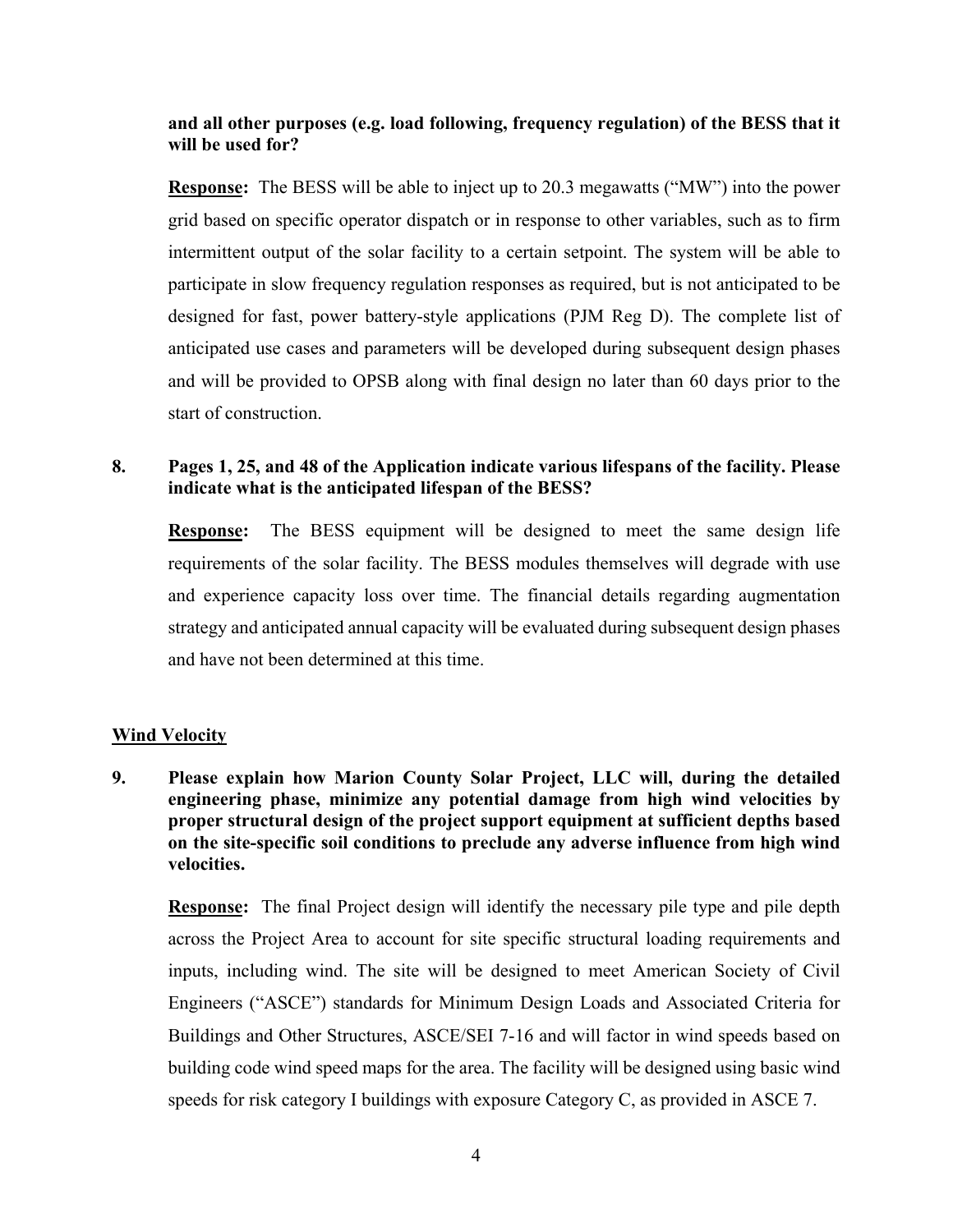# **10. Please indicate any wind loading precautions or wind equipment ratings that will be included in the final project design.**

**Response:** All racking vendors being considered for the Project perform extensive wind loading testing on their systems and have third parties review and test their systems before bringing them to market. The site will be designed to meet ASCE standards for Minimum Design Loads and Associated Criteria for Buildings and Other Structures, ASCE/SEI 7-16 and a structural engineer, licensed in the state of Ohio, will seal all structural drawings pertaining to the racking system. Wind equipment ratings for the Project will be provided to the OPSB as part of final design no later than 60 days prior to the start of construction.

### **11. Do the trackers under consideration have a stow mode?**

**Response:** Yes.

#### **Emergency Action Plan**

## **12. Will the emergency response plan for the project referenced on page 49 of the Application be provided to OPSB Staff prior to the preconstruction conference?**

**Response:** Yes, the Emergency Response Plan will be provided to OPSB prior to the preconstruction conference.

# **13. Please provide the current draft emergency response plan or an example emergency response plan.**

**Response:** The Applicant will draft an Emergency Response Plan based on final design and information specific to emergency response providers in Marion County and Marion Township. The Emergency Response Plan will be provided to OPSB prior to the preconstruction conference.

#### **Water Conservation Practice**

**14. For the O&M building as referenced on page 77 of the Application, would Marion County Solar Project, LLC install modern, efficient water fixtures for all water usage, and regular maintenance to keep water fixtures in proper working order?**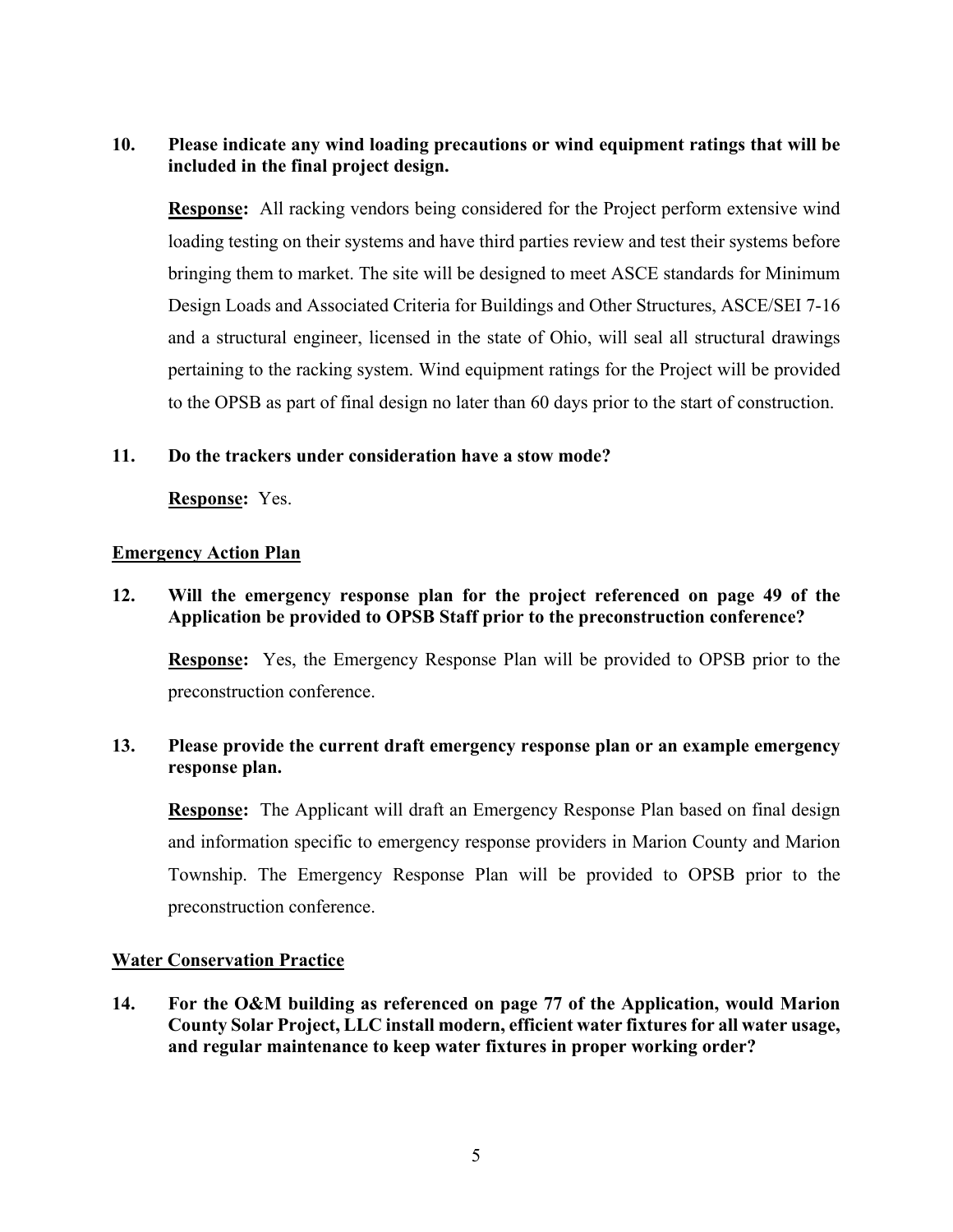**Response:** Yes, as part of the operations and maintenance ("O&M") building, Marion County Solar Project, LLC will install modern and efficient water fixtures for all water usage and will maintain the water fixtures to keep them in proper working order.

**15. Pages 10 and 72 of the Application seem to indicate that water will be required for panel cleaning, does Marion County Solar Project, LLC anticipate cleaning of the solar panels with water. How often would these be cleaned on an annual basis?** 

**Response:** The frequency of panel cleaning is determined by performance indicators. With rainfall and snow in Ohio, annual cleaning is not anticipated to be required.

# **16. What is the approximate volume of water that would be required to clean the solar farm?**

**Response:** As stated in response to item 15, annual cleaning is not anticipated to be required. In the event that a cleaning is necessary, the industry standard is approximately 6 liters per module, which would result in 431,000 gallons for the site as a whole.

### **Substation**

- **17. Please provide the following information for the substation support structure referenced on page 7 of the Application:** 
	- **a. Tower designs, pole structures, conductor size and number per phase, and insulator arrangement.**
	- **b. Base and foundation design.**
	- **c. Cable type and size, where underground.**
	- **d. Other major equipment or special structures.**

**Response:** The final design for the substation has not been completed or finalized at this time. It will be designed to meet the regional utility practices, PJM standards, Reliability First Organization Standards, the National Electric Code ("NEC"), and the Rural Utility Service Code. Details regarding the substation support structure will be provided to OPSB along with final design no later than 60 days prior to the start of construction.

## **18. Please confirm that the new project substation, referenced on page 12 of the Application, will be designed according to regional utility practices, PJM Standards,**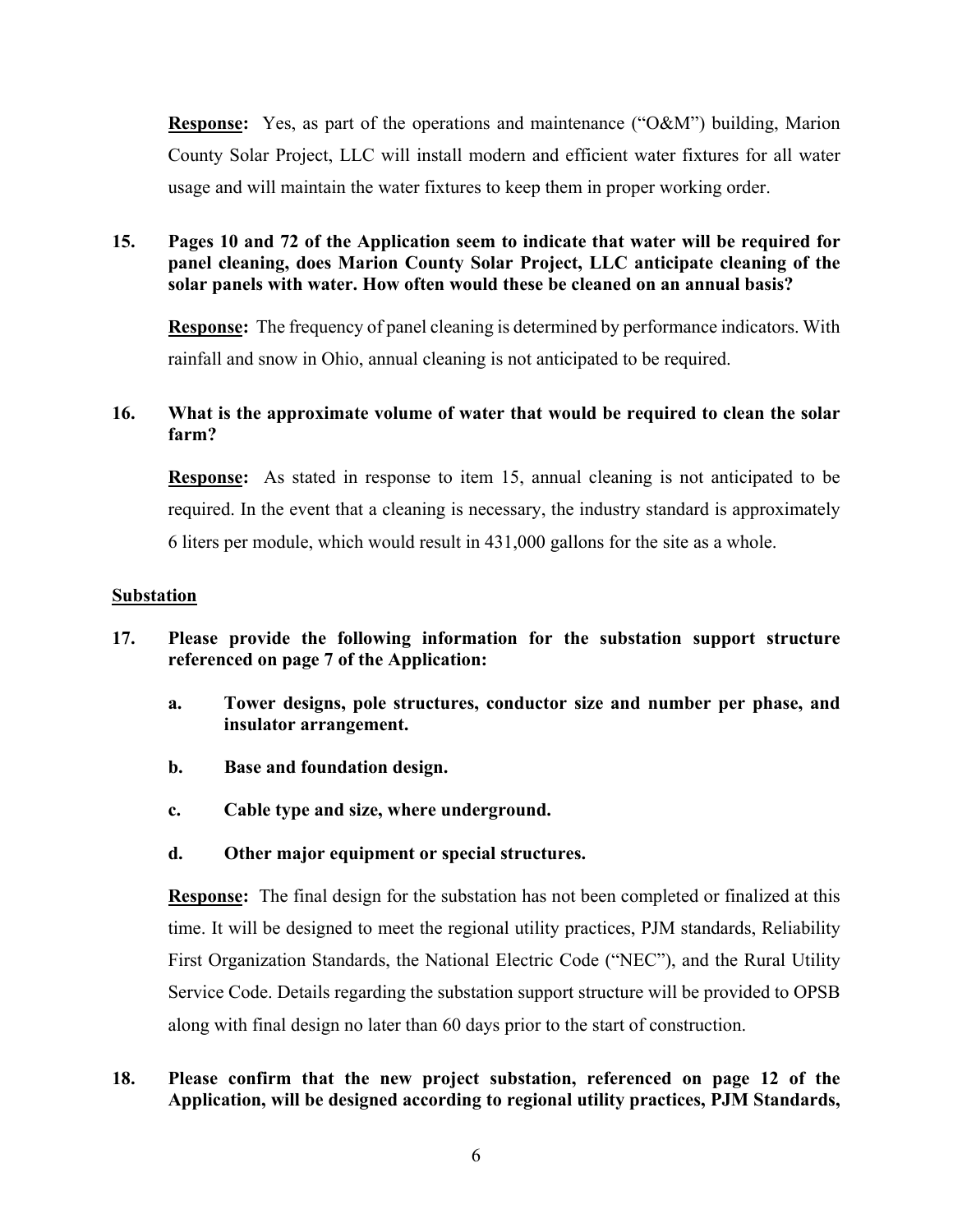## **Reliability First Organization Standards, the National Electrical Code (NEC), and the Rural Utility Service Code.**

**Response:** Yes, the new project substation will be designed to meet all regional utility practices, PJM Standards, Reliability First Organization Standards, the NEC, and the Rural Utility Service Code.

# **19. Has the Applicant evaluated the project area for the presence of agricultural drainage wells?**

 **Response:** There are no agricultural drainage wells within the Project area. Evaluation for agricultural drainage wells was included in the scope of the Drain Tile Assessment, which was provided as Exhibit AA of the Initial Application filed on March 5, 2021.

Respectfully submitted,

/s/ Christine M.T. Pirik Christine M.T. Pirik (0029759) (Counsel of Record) William Vorys (0093479) Matthew C. McDonnell (0090164) DICKINSON WRIGHT PLLC 150 East Gay Street, Suite 2400 Columbus, Ohio 43215 (614) 591-5461 cpirik@dickinsonwright.com wvorys@dickinsonwright.com mmcdonnell@dickinsonwright.com

*Attorneys for Marion County Solar Project, LLC* 

4817-7523-3526 v2 [88534-4]